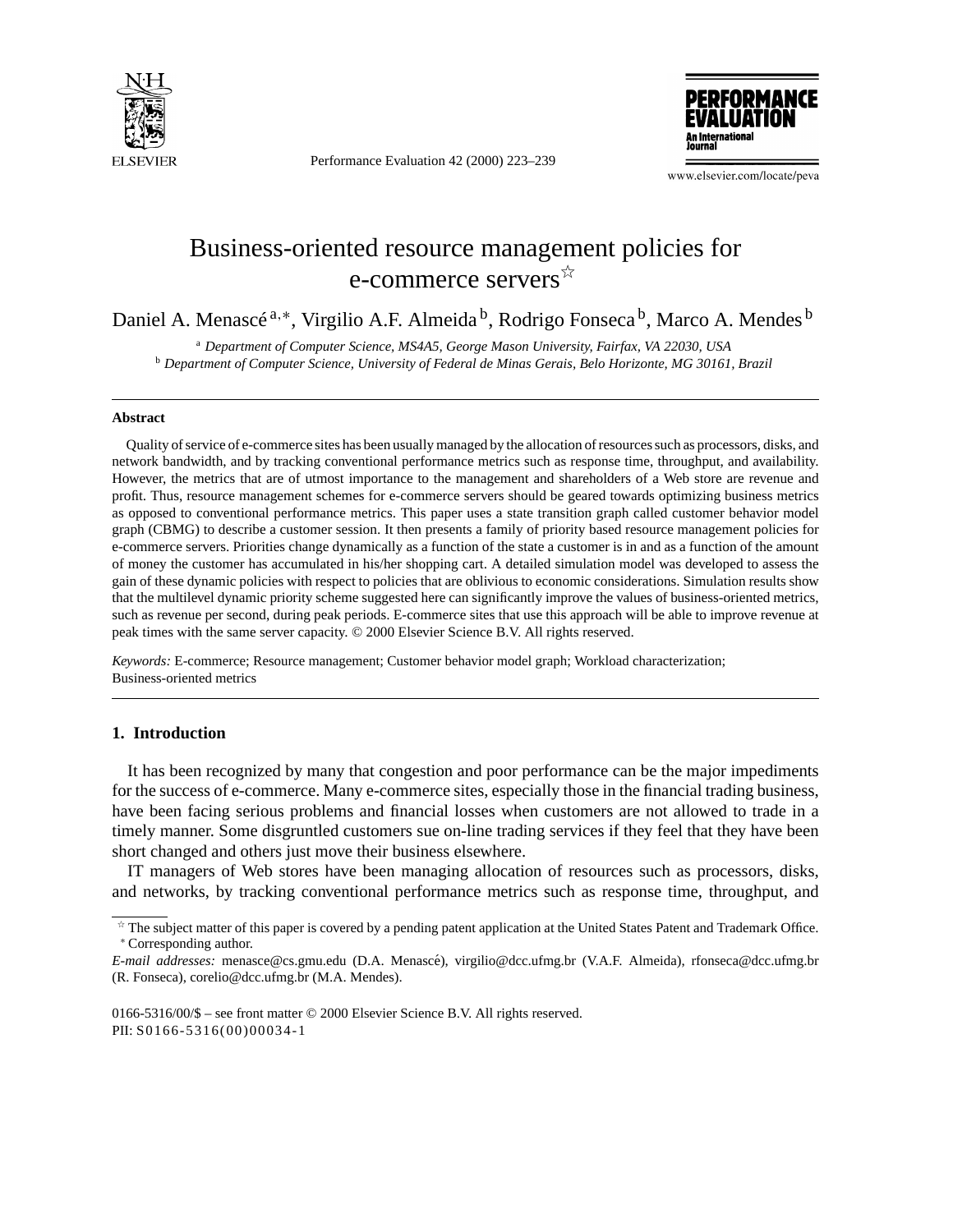availability. However, the metrics that are of utmost importance to the management of a Web store are revenue and profit. Thus, resource management schemes for e-commerce servers should be aimed at optimizing business-oriented metrics such as revenue per second instead of focusing on conventional performance metrics.

Resource management policies for e-commerce sites should be based on the behavior of customers and on how they change state as they navigate through the site, going from browsing to searching, selecting items, adding them to their shopping carts and paying. We present in this paper a family of priority based resource management policies for e-commerce servers. Priorities change dynamically as a function of the state a customer is in, as a function of the user profile, and as a function of the amount of money the customer has accumulated in his/her shopping cart. The policies can also be tuned to provide good performance to customers who are just entering the Web store even before they add any items to their shopping carts. We believe that resource management policies such as the ones presented in this paper should be integrated into future commercial e-commerce products. This would allow e-commerce servers to handle peak loads with existing resources in a way that minimizes revenue loss due to poor quality of service.

A detailed simulation model was developed to assess the gain of our policies with respect to policies that are oblivious to monetary considerations. The simulation uses the same probability distributions employed by SURGE [2], a workload generator for Web sites, augmented by a generator of e-commerce requests that mimic typical customer behavior. Requests generated by a customer within a session are generated from a customer behavior model graph (CBMG) that captures how users navigate through the site. The CBMG representation is used in this paper as a means of characterizing workloads for e-commerce sites. As an example, two types of customer profiles, heavy and occasional, were considered. The results of our simulations show that the dynamic priority scheme introduced in this paper can increase business-oriented metrics such as revenue per second by almost 30% over the no priority case.

The rest of this paper is organized as follows. Section 2 discusses new metrics for e-commerce sites. Section 3 describes e-commerce workloads as composed of session requests and CBMGs. Section 4 describes new resource management policies for e-commerce servers. Section 5 describes the simulator and the simulation environment used to analyze the new policies proposed. Section 6 describes the numerical results obtained. Section 7 compares our work with that of others. Finally, Section 8 presents some concluding remarks.

### **2. Novel metrics for e-commerce**

The quality of the service provided by online information systems, such as Web servers, has been traditionally assessed by metrics such as response time, throughput, reliability, and availability. Response time can be measured at the server side, in which case it does not include any client and external network time, or it can be measured from the user's perspective, in which case it includes components such as browser time, network access time at the client side, ISP time (at both ends), Internet time, network access time at the server side, and server response time.

Throughput is usually measured in requests per second or transactions per second and determines the rate at which the system can deliver work. While throughput is important from the perspective of the site administrator, it is irrelevant to end-users who are concerned about the response time they get. When the response time is too high, users complain if they have no choice but use the system. In e-commerce, customers usually have a choice: they leave the site and move to another Web store. This translates into lost revenue for the Web store and decreased throughput.